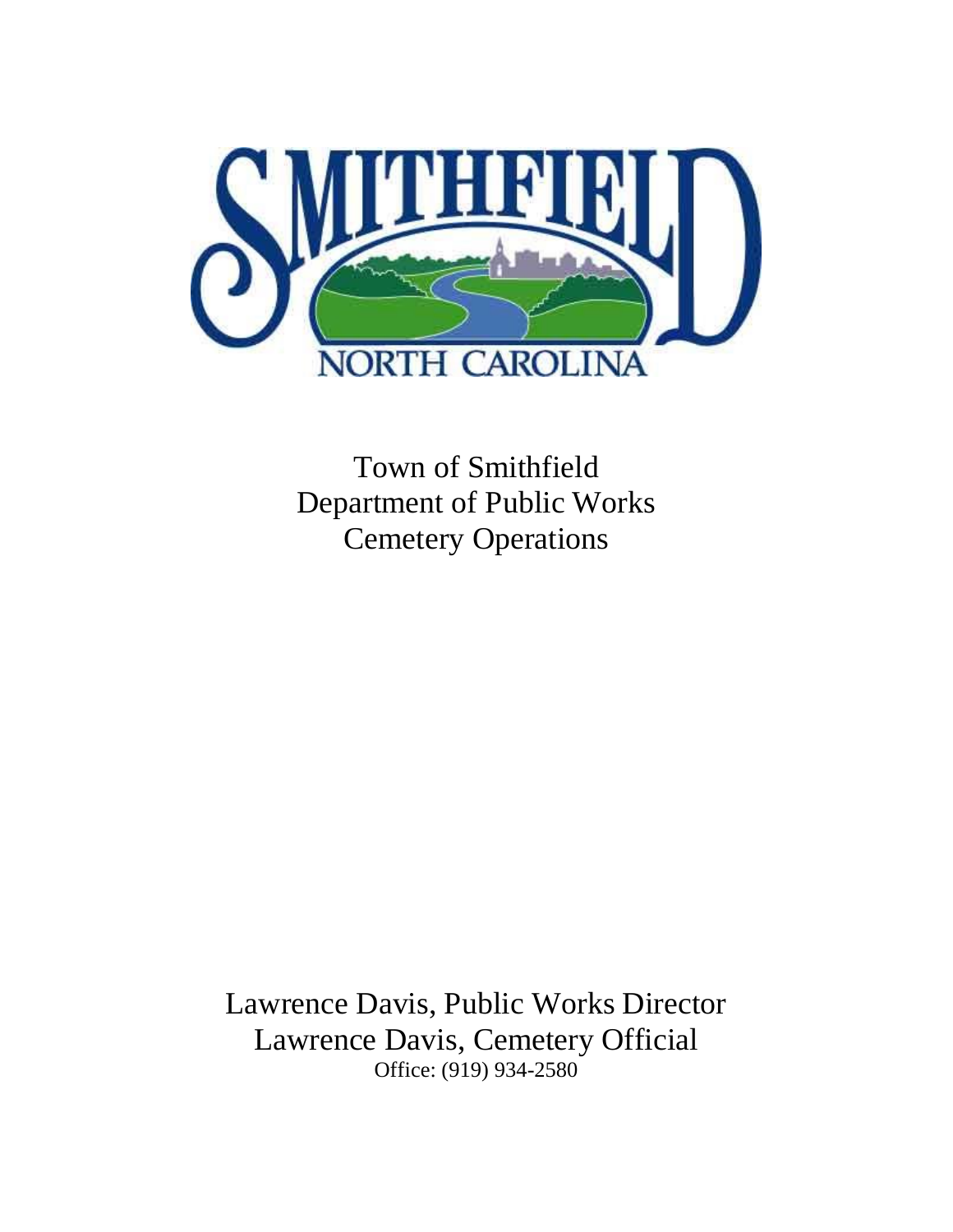# **Table of Contents**

- **I. Brief History**
- **II. Records**
- **III. Town Code for Cemeteries**
- **IV. Operating Procedures**
- **V. Fees**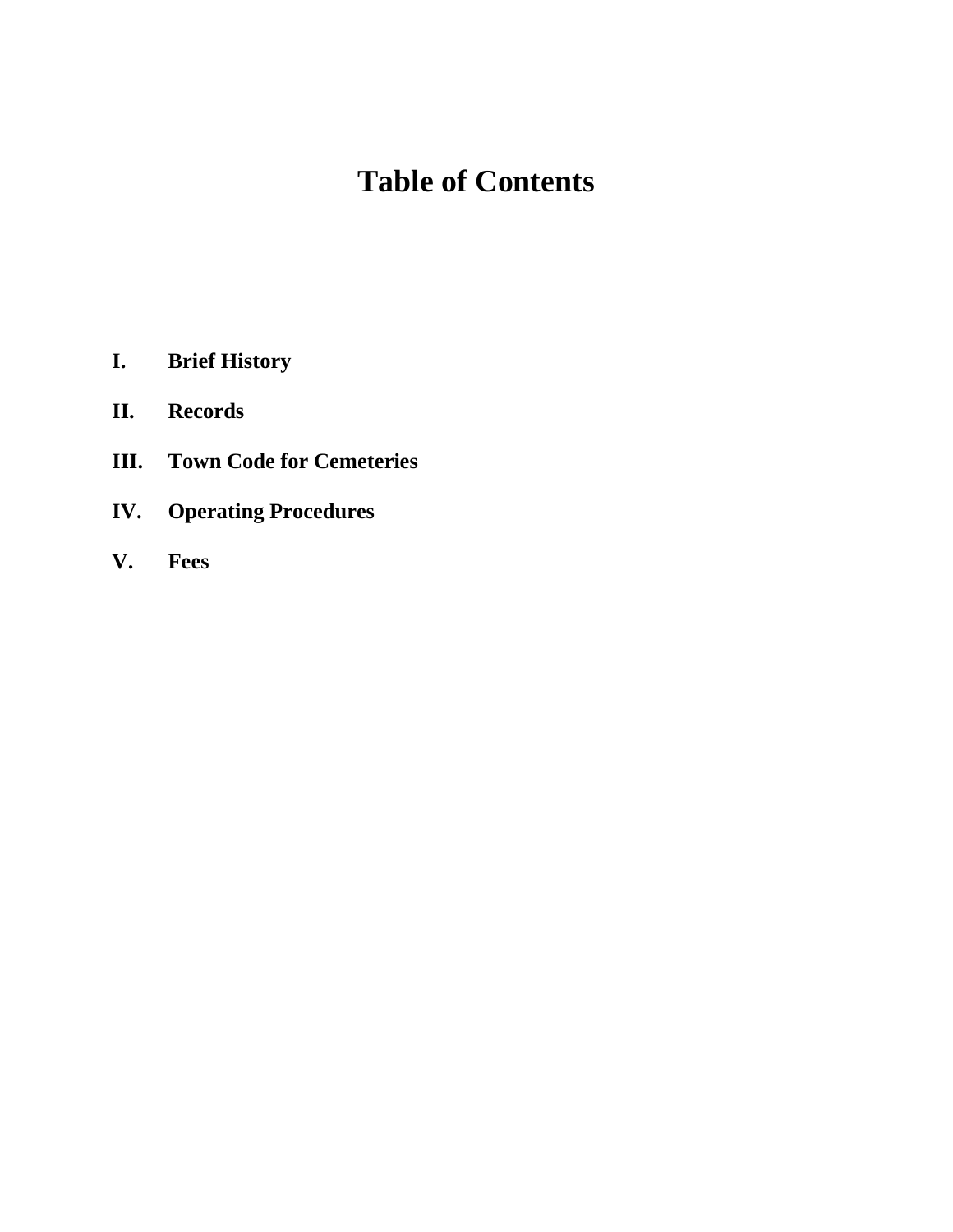### **History**

Historically speaking, the Town of Smithfield has been in the cemetery business since the beginnings of this great country of ours. John Smith, from whom the Town gets its name, deeded to the Town a parcel of land along the Neuse River to be used as a burial ground in 1777. This parcel is known today as Riverside Cemetery.

In the late 1800's, John D. Thomas, with his passing, gave his lands to his heirs. His will shows the first recorded information of a burial ground for his descendants. Known today as John Thomas Cemetery, this burial ground is located approximately at the intersection of Second and North Streets.

Resthaven Cemetery was once owned by the Broadhurst family. It appears to have been divided from a larger piece of property for use as a burial ground for persons of African-American descent in 1911. It is located near the end of Twelfth Street.

Realizing that Riverside could no longer be expanded in 1924, the Town Commissioners bought a 12-acre parcel of land from the Austin-Stephenson Company. They named the new cemetery Oakland. It is located north of the intersection of North and Fifth Streets.

Sunset Memorial Park, created in 1937, was a privately owned cemetery until it was given to the Town in 1980. It is located at the intersection of Highway 70 and Highway 210. Sunset along with Riverside Extension are the only cemeteries in which the Town has grave lots for sale to the general public.

Riverside Extension Cemetery is the town's newest addition, created in 2008. It is located at the intersection of Front and E Church Streets, directly across from the oldest cemetery the town owns "Riverside Cemetery". This cemetery offers a wide selection of grave purchase options to the general public. The outer perimeter wall was hand built to resemble the stonewall around Riverside Cemetery.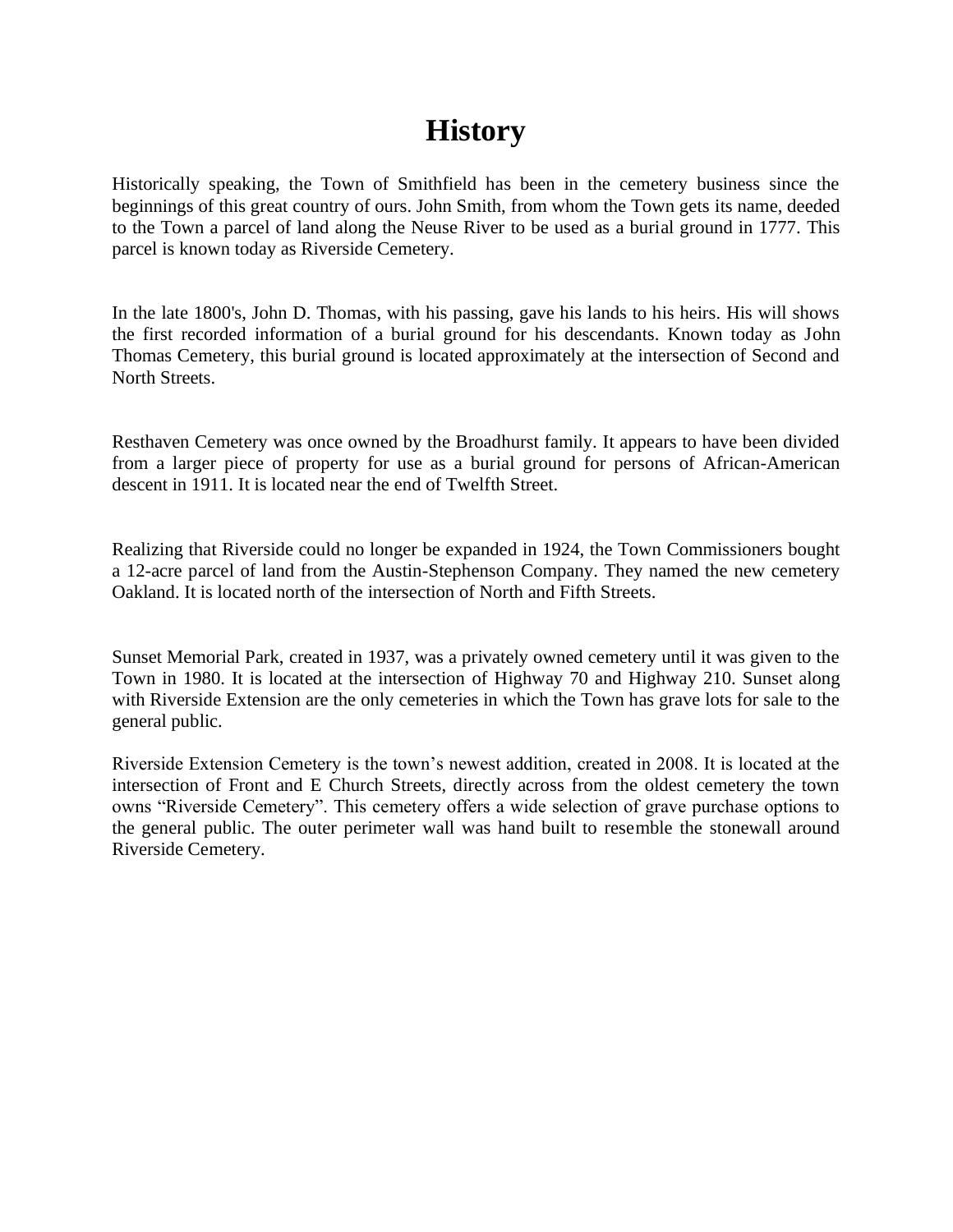### **Records**

A great number of the original records for the cemeteries owned and managed by the Town have been lost over the years. However, a good number still exist.

Though Riverside is the oldest cemetery in Smithfield, there are a number of records available for the property. The Town possesses a large number of copies of original deeds, an original lot sale record, and a map of the cemetery showing lot owners as of 1959. This map is still used today to locate lots and grave spaces. Until 1989, there were no interment records maintained for the cemetery. While the records maintained since 1989 may not contain information as to the exact location of a specific grave, they provide a starting point for those individuals wishing to research their ancestry and the location of their loved ones. The deed records have been placed in a searchable computer database for fast and easy access.

Beyond those records of the transfer of the property, no record of interments exists for John Thomas Cemetery. Additionally, there is no known map of the cemetery.

The Town maintains a number of records for Resthaven Cemetery. These records include the original lot sale record, a large number of original deed copies, and a map of the cemetery. Records of interments have been kept since 1989. While the records maintained since 1989 may not contain information as to the exact location of a specific grave, they provide a starting point for those individuals wishing to research their ancestry and the location of their loved ones. The deed and lot sale records have been placed in a searchable computer database for fast and easy access.

Records maintained by the Town for Oakland Cemetery include the original lot sale record, a large number of original deed copies, and a map of the cemetery. Records of interments have been kept since 1989. While the records maintained since 1989 may not contain information as to the exact location of a specific grave, they provide a starting point for those individuals wishing to research their ancestry and the location of their loved ones. The deed and lot sale records have been placed in a searchable computer database for fast and easy access.

The Town has, and maintains, extensive records for Sunset Memorial Park and Riverside Extension Cemeteries. These records include the original lot sale record, the original interment record, a large number of original deed copies, map of the cemeteries, and comprehensive interment information which enables Town officials to locate the exact location of all deceased persons interred in the cemeteries.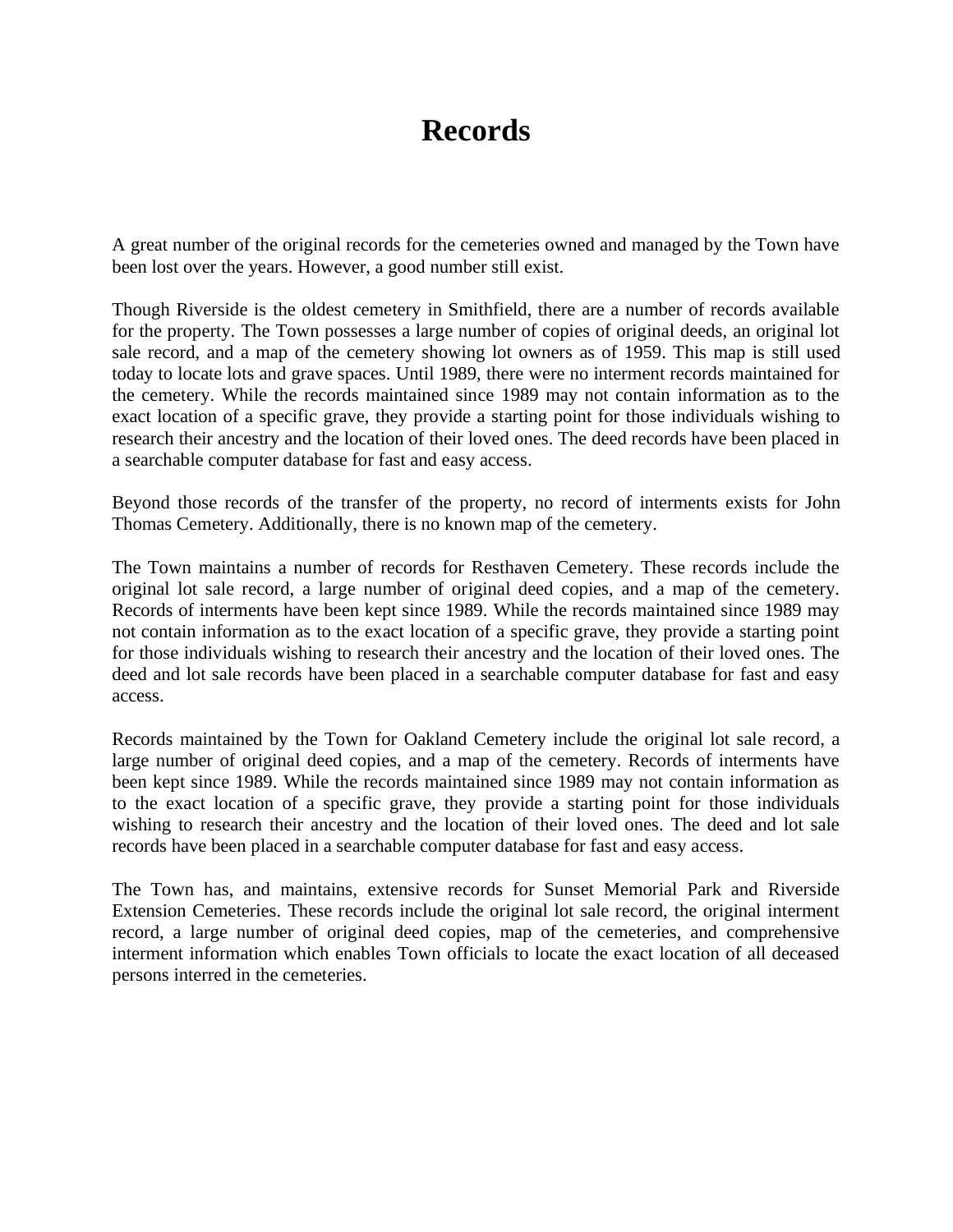# **The Town of Smithfield Code of Ordinances**

# **Chapter 6**

**Cemeteries**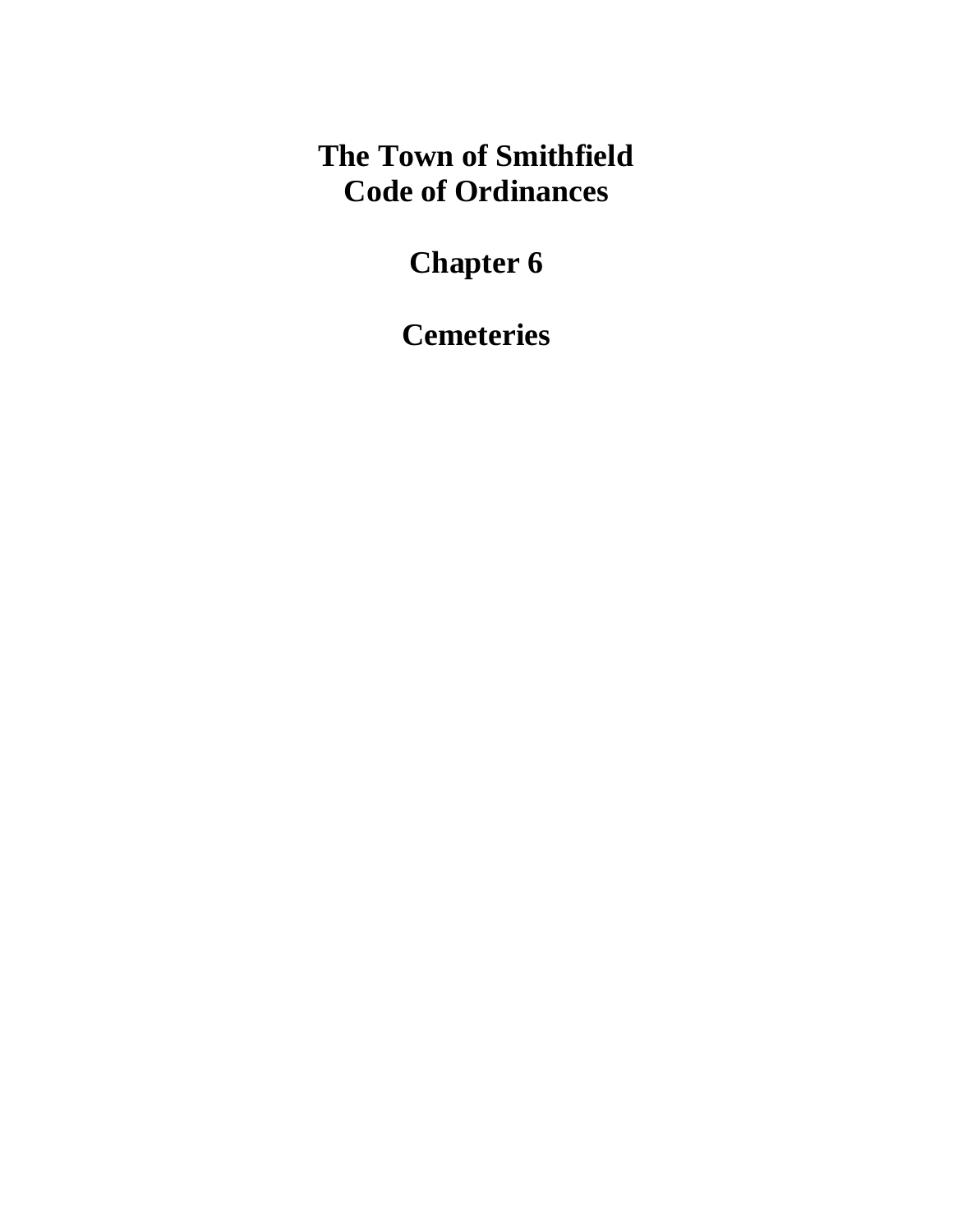### **Cemetery Operating Procedures**

The Operating Procedures outlined herein shall apply specifically to the locating and marking of specific graves for opening/closing services. Generally, there are two procedures to follow. The procedure to follow is determined by the cemetery in which an interment is to take place.

Interment services in Riverside, Resthaven, Oakland and John Thomas require a meeting with an immediate family member of the deceased, or an individual representing the family of the deceased who has reliable information about the specific grave and/or lot into which a burial is to take place. This meeting is required to establish the specific gravesite that is to be utilized for a burial. Once this meeting has taken place, the grave is marked and the opening/closing contractor is contacted. Graves may be marked with a cone, small flags, or with ground paint.

Information regarding the orientation of bodies interred in these cemeteries indicates that bodies are to be oriented so as to have the head of the deceased placed in, or toward, the center of the lot. If this is not to be the manner of interment, the family shall notify the Town, or the individual providing the location services.

In keeping with tradition, bodies interred as outlined above should be placed so as to allow for the future burial of a surviving spouse in the appropriate location. Tradition dictates that the deceased husband with a surviving wife be interred so as to leave a space to the deceased's left. Conversely, a deceased wife with a surviving husband is to be interred so as to leave a space to the deceased's right. In other words, she should be on his left, and he should be on her right.

At Sunset Memorial Park, the orientation of the body is dependent upon the section in which a burial is to occur. Body orientation is as follows: Sections A, B, C, E, F, and the mausoleum, feet toward 70 Hwy; Sections D and G, feet toward Town. The information outlined above, regarding the location of the deceased with a surviving spouse, applies to Sunset as well.

The location of lots and graves at Sunset Memorial Park and Riverside Extension is a straightforward undertaking. If the lot number is known, it is simply a matter of looking it up on the map, and going to the cemetery and uncovering the numbered and un-numbered corner markers that are located on the outer corners of the lot. These numbered markers are usually under a few inches of soil, but have been known to be a deep as one foot. All numbered markers are on the end of the lot that joins the path which divides the double rows of lots.

If the lot number is not known, it will be necessary to meet with a family member of the deceased, an individual representing the family of the deceased who has reliable information about the specific grave and/or lot into which a burial is to take place, or review the property deed. Once the specific lot is located, it will still be necessary to uncover the numbered and unnumbered corner markers located on the outer corners of the lot to ensure the location is correct, and to obtain information needed by the opening/closing contractor. Once the grave is marked, the opening/closing contractor may be contacted. Graves may be marked with a cone, small flags, or with ground paint.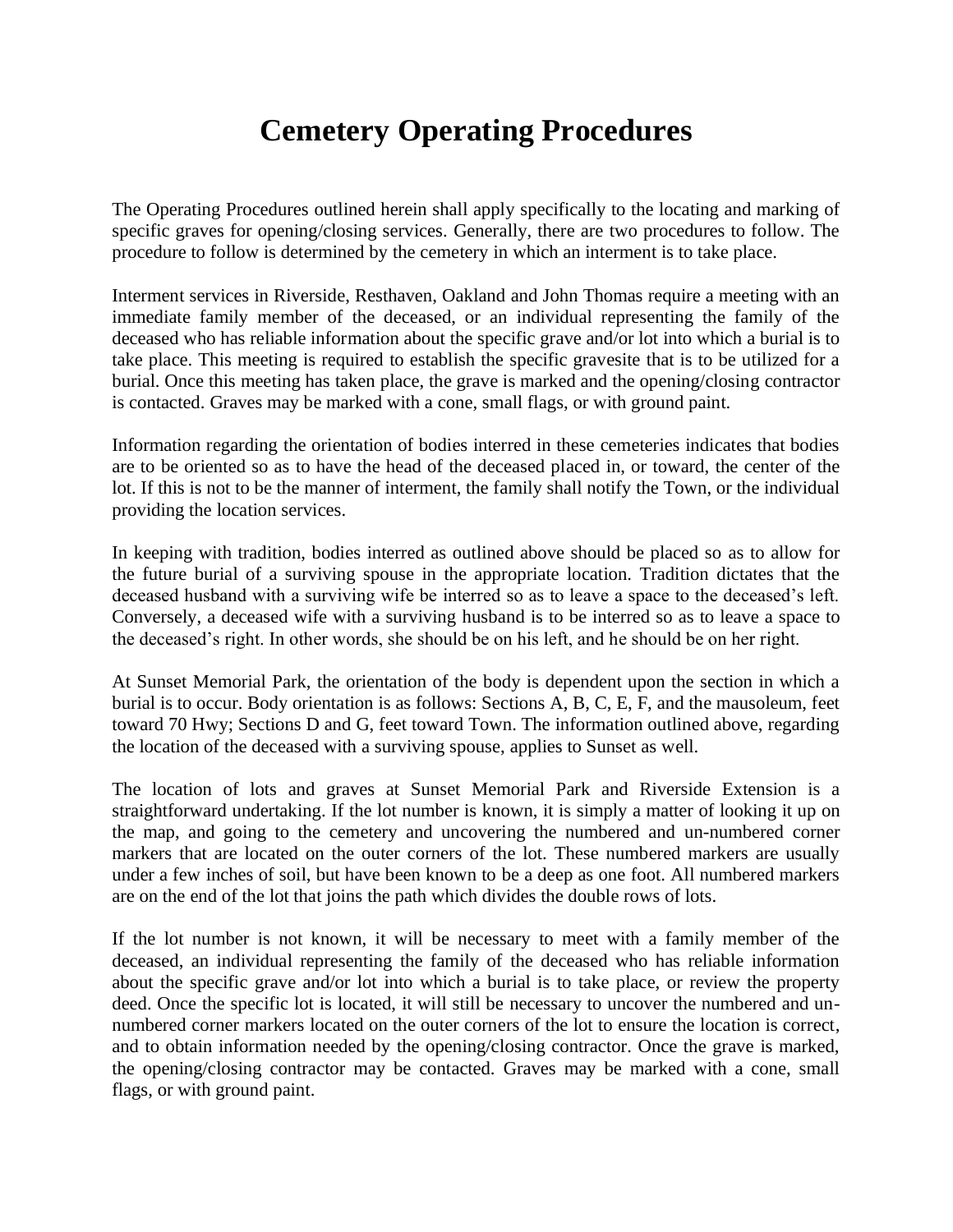In all sections of Sunset Cemetery, with the exception of Section A, lot numbers increase from left to right. Therefore, the grave numbers within the lot increase from left to right. A four-grave lot, measuring approximately 7' X 18', is two graves wide and two graves deep. A six-grave lot, measuring approximately 11' X 18', is three graves wide and two graves deep. The actual lot area extends from the numbered marker to the next consecutive higher numbered marker to the right.

In Section A, all lot numbers increase from right to left. The individual graves are numbered from left to right. The actual lot area will be on the right-hand side of the higher numbered marker and will extend to the next consecutive lower numbered marker.

In Riverside Extension Cemetery the orientation of the bodies are feet toward S Second Street (East) and Head toward Front Street (West). Lot numbers increase from left to right. Therefore, the grave numbers within the lot increase from left to right with each grave space measuring 3.5ft X 9ft. A four-grave lot, measuring approximately 7' X 18', is two graves wide and two graves deep. In certain areas within the cemetery four grave lots are measuring approximately 14' X 9', being four graves side by side. A six-grave lot, measuring approximately 11' X 18', is three graves wide and two graves deep. The actual lot area extends from the numbered marker to the next consecutive higher numbered marker to the right.

Please use the form provided when notifying the Town of your weekend/holiday burial. Notification should be sent to the Town on the first workday following the burial. This form may be hand delivered to the Public Works Office at 231 Hospital Road, or faxed to 919-934-1688, Attention: Lenny Branch

The Town utilizes the services of Craft Digging Service for the opening and closing of graves in all Town owned cemeteries. They can be reached at (919) 735-5376. When notifying the opening/closing contractor, please provide the coordinates of the grave for burials in Sunset. For example, Section C, Lot 43, Grave 3.

If an error occurs in the marking of graves by a funeral home, for opening and closing services, it will be the responsibility of that funeral home to cover all costs associated with making the necessary corrections.